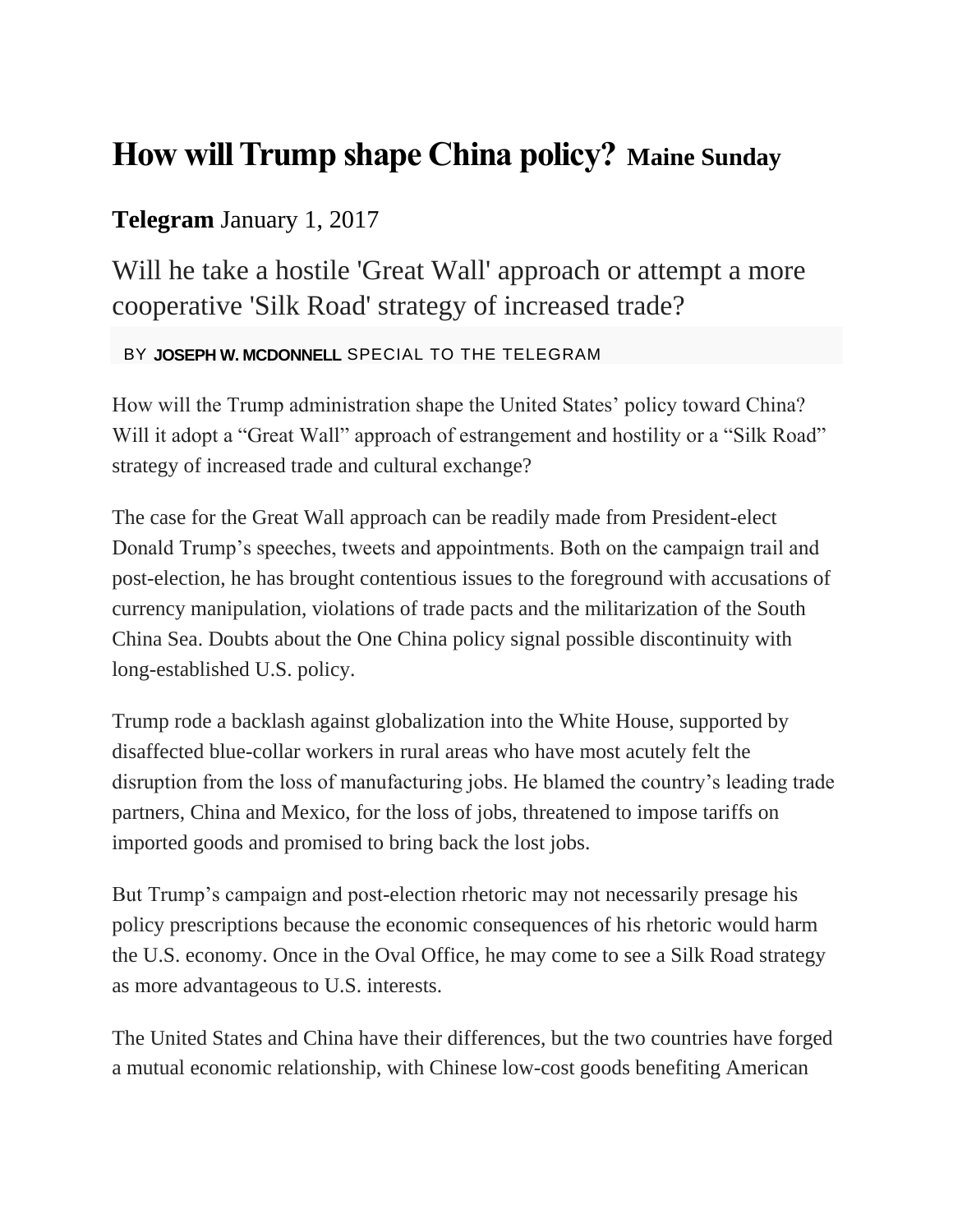households and holding down U.S. inflation, and U.S. companies welcoming the opportunity to expand their markets to reach China's 1.3 billion people.

In an exhibition in Shanghai's Rockbound Art Museum last year, the artist Chen Zhen constructed two steamships one carrying products from China and the other with products from the Western world. The ships are both colliding and connected  $-a$ metaphor for the cooperation and tension between China and advanced economies like the United States.

After the 2008 Great Recession in the U.S. and Europe, China recognized that its own economy must reduce its dependence on exports and place greater emphasis on the service sector and increased domestic consumption.

On a trip to China a few weeks ago, I visited the U Town Shopping Plaza on Ritan Lu in Beijing. It has five floors of international stores, trendy restaurants and an amusement center for children. It speaks to China's interest in developing a consumer society and the U.S. interest in tapping into the Chinese market. Apple, New Balance, Old Navy, North Face, Nike, Starbucks and Calvin Klein are just some of the businesses in this mall.

U Town provides a glimpse into China's future as a consumer society and highlights the interdependency of the two countries. It also illustrates why it will be easier for the president-elect to push for greater engagement with China to open up opportunities for more U.S. businesses rather than restrictions that hamper trade.

We might imagine Chinese President Xi Jinping in a rowboat with Trump, each with one oar, attempting to steer their economies and the world economy. The two leaders will discover that each must pull in the same direction – for the benefit of their economies and the world.

Xi and Trump face the same challenge with respect to jobs – the inexorable trend toward automation replacing workers. Economists agree that most of the manufacturing jobs lost in the U.S. were attributed to automation. Manufacturers that are thriving in the U.S. are those that are highly automated, and the same will